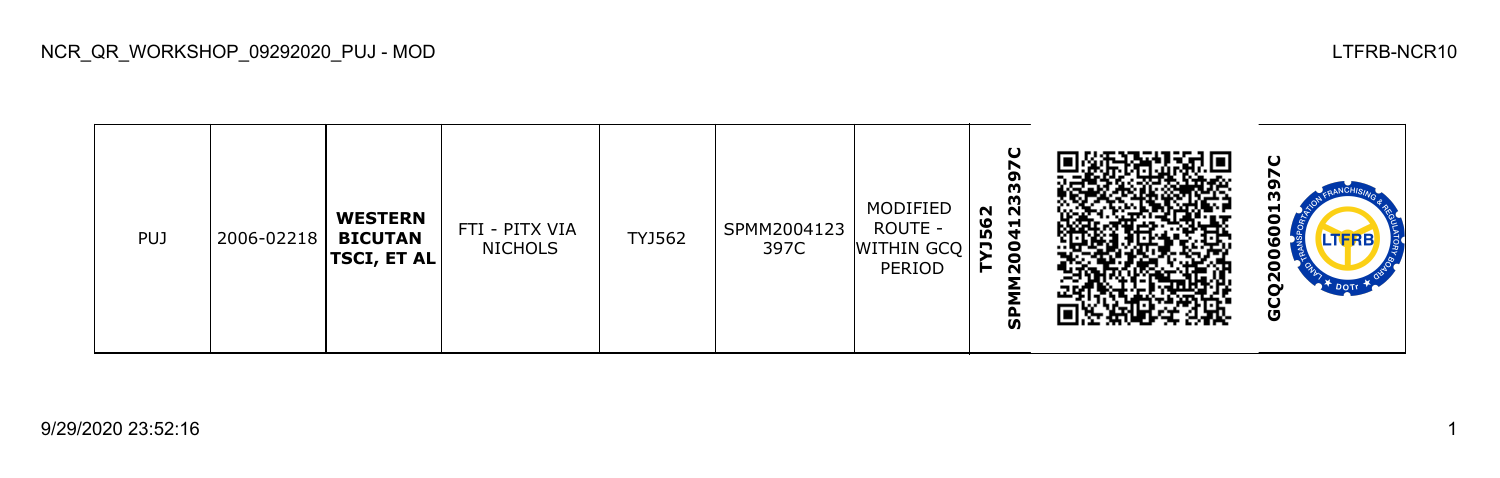| <b>PUJ</b> | 2006-02218 | <b>WESTERN</b><br><b>BICUTAN</b><br><b>TSCI, ET AL</b> | FTI - PITX VIA<br><b>NICHOLS</b> | TYJ582 | SPMM2004124<br>149C | MODIFIED<br>ROUTE -<br>WITHIN GCQ<br>PERIOD | O<br>σ<br>$\overline{\mathbf{N}}$<br>582<br>코<br>4<br>$\bullet$<br>-<br>о<br>N<br><u>ທ</u> |  | ပ<br>Γ<br>N<br>LTFRE<br>w<br>U<br>$\mathbf{z}$<br>$\mathbb{R}^+$ DOTT<br>ပ<br>O |
|------------|------------|--------------------------------------------------------|----------------------------------|--------|---------------------|---------------------------------------------|--------------------------------------------------------------------------------------------|--|---------------------------------------------------------------------------------|
|------------|------------|--------------------------------------------------------|----------------------------------|--------|---------------------|---------------------------------------------|--------------------------------------------------------------------------------------------|--|---------------------------------------------------------------------------------|

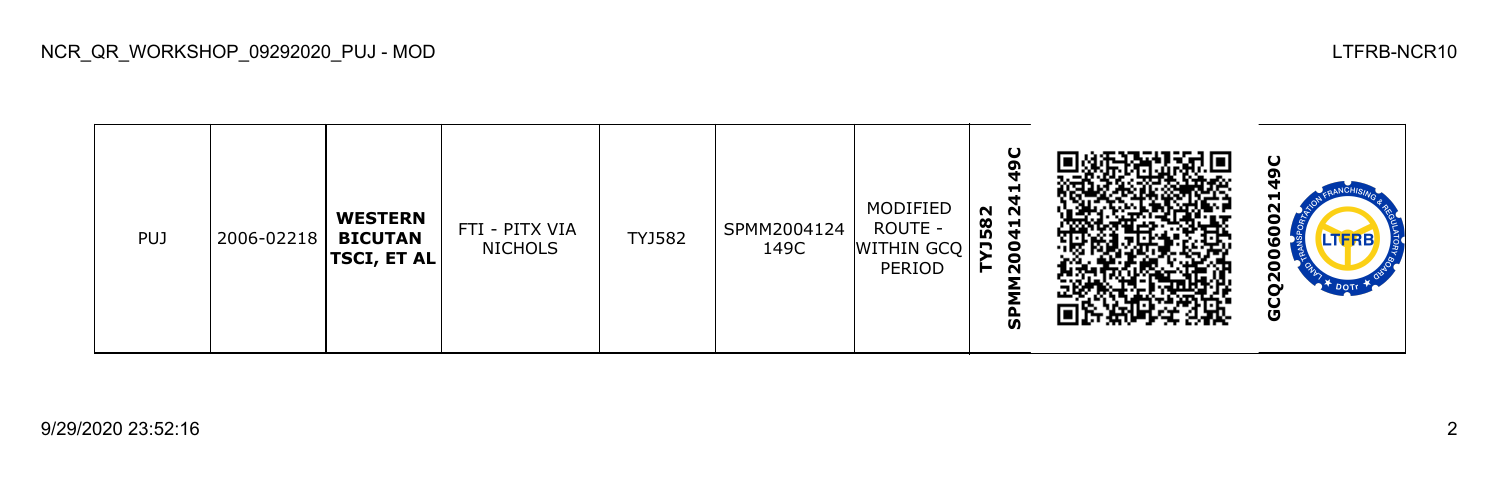

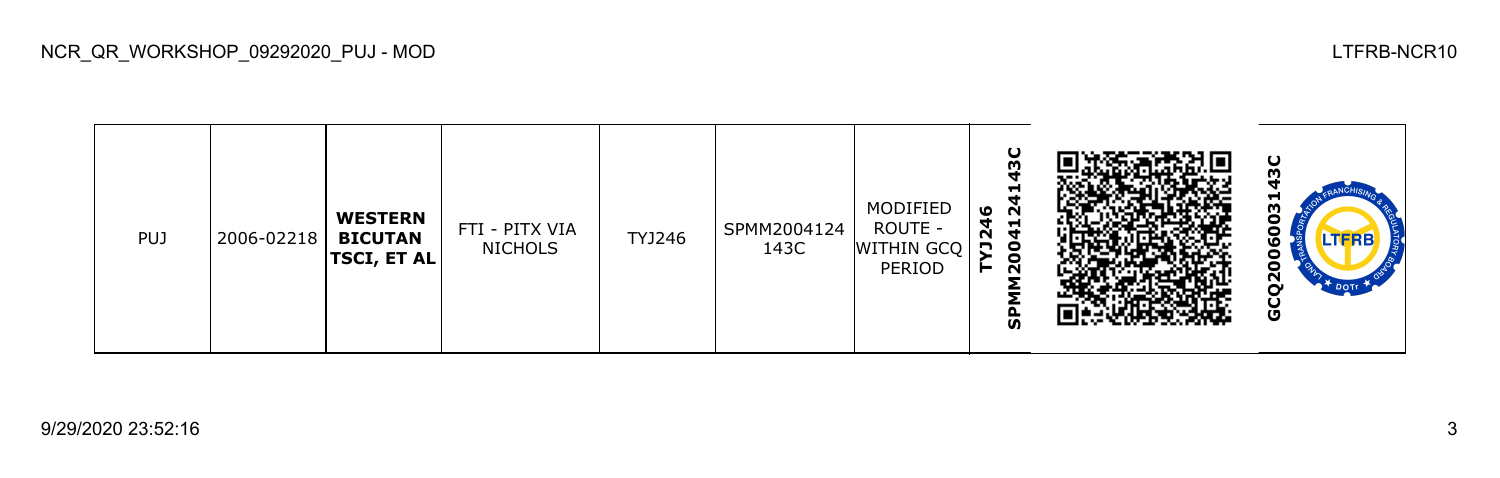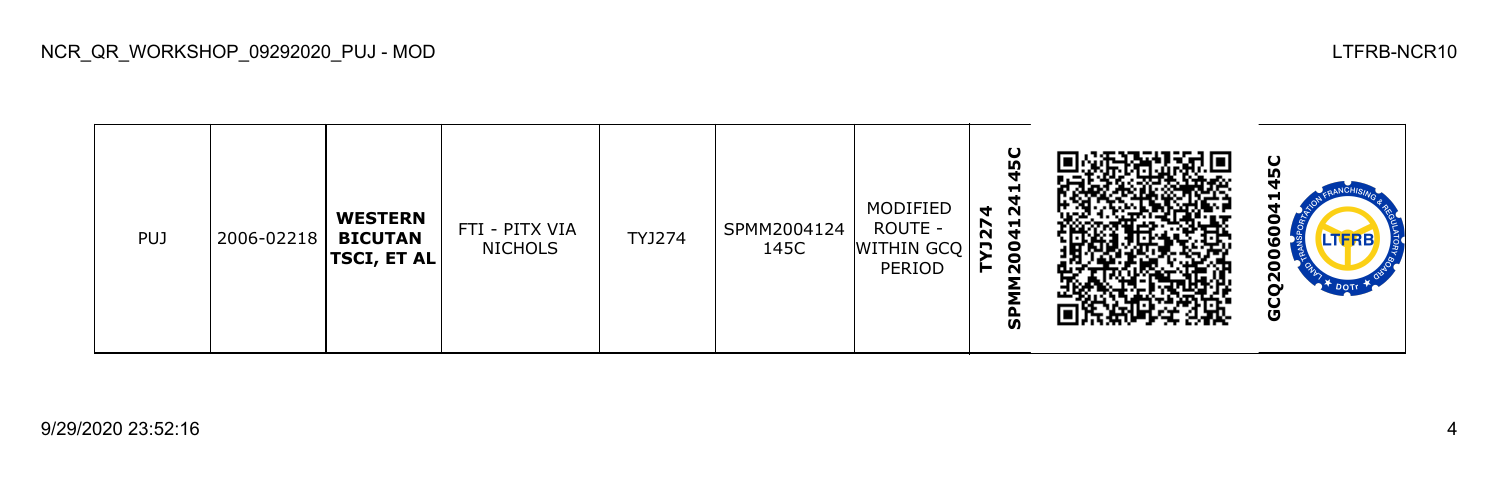

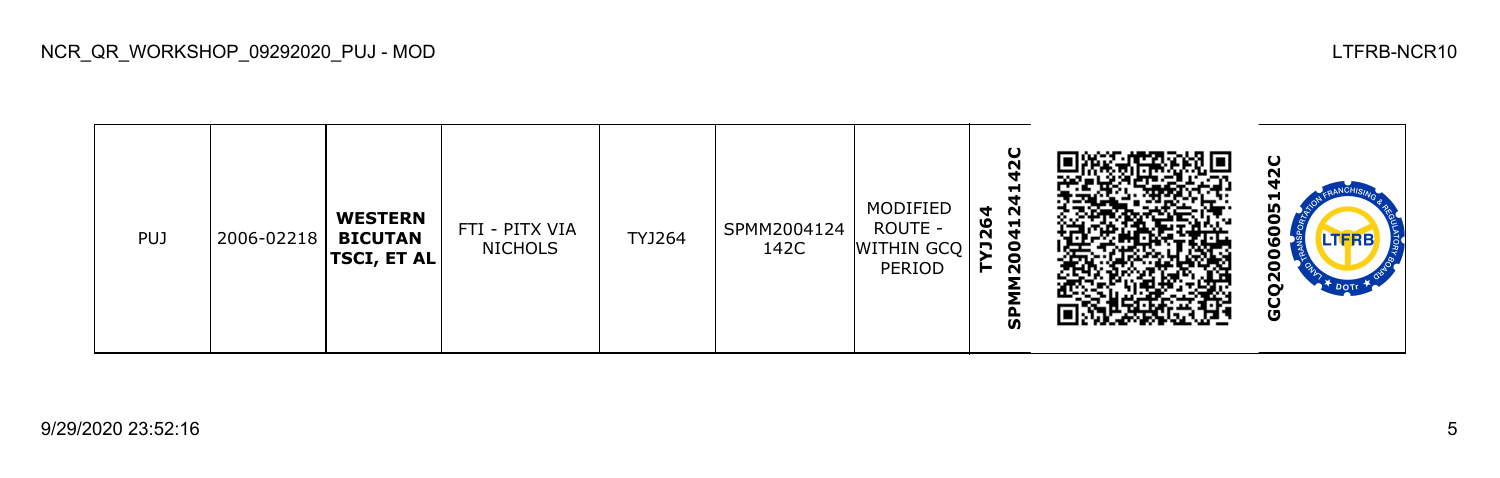

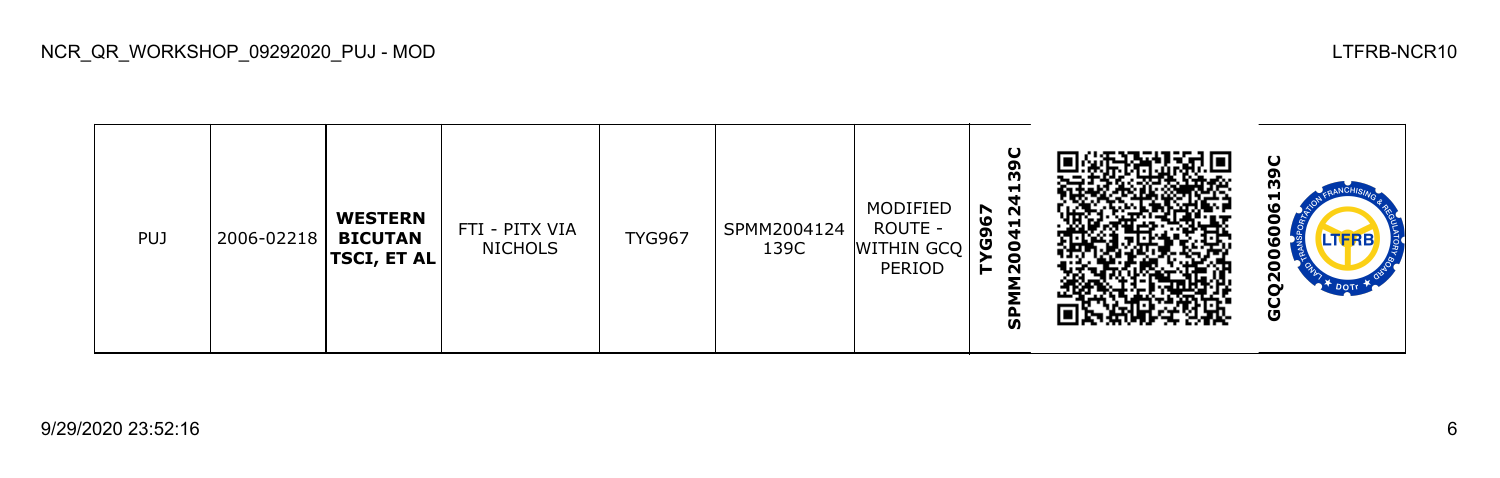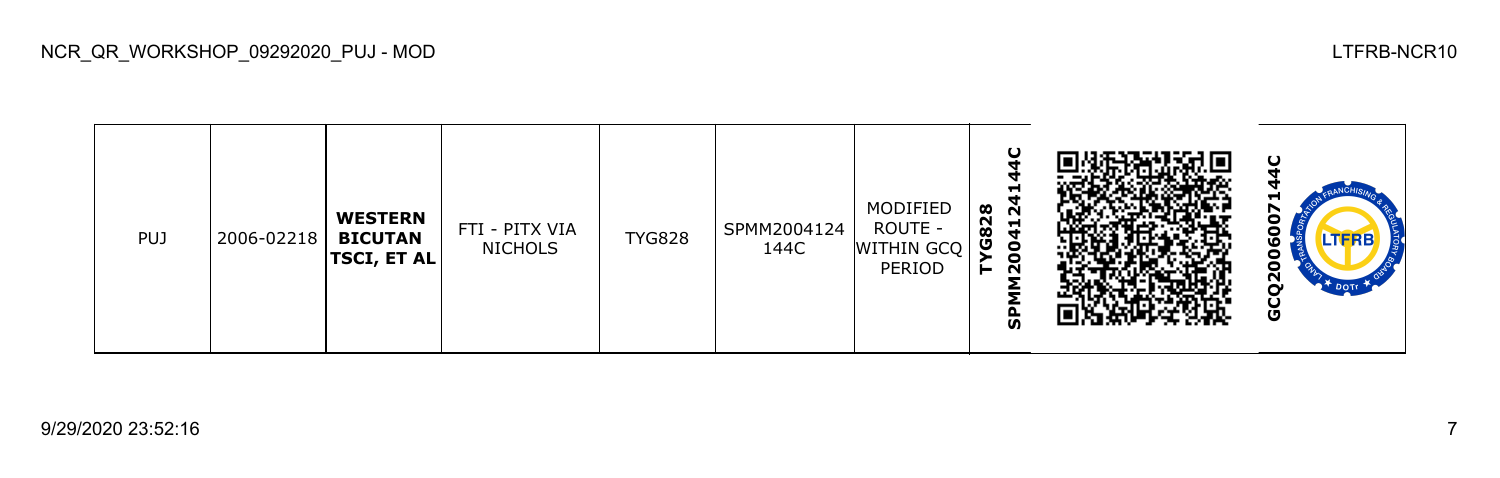

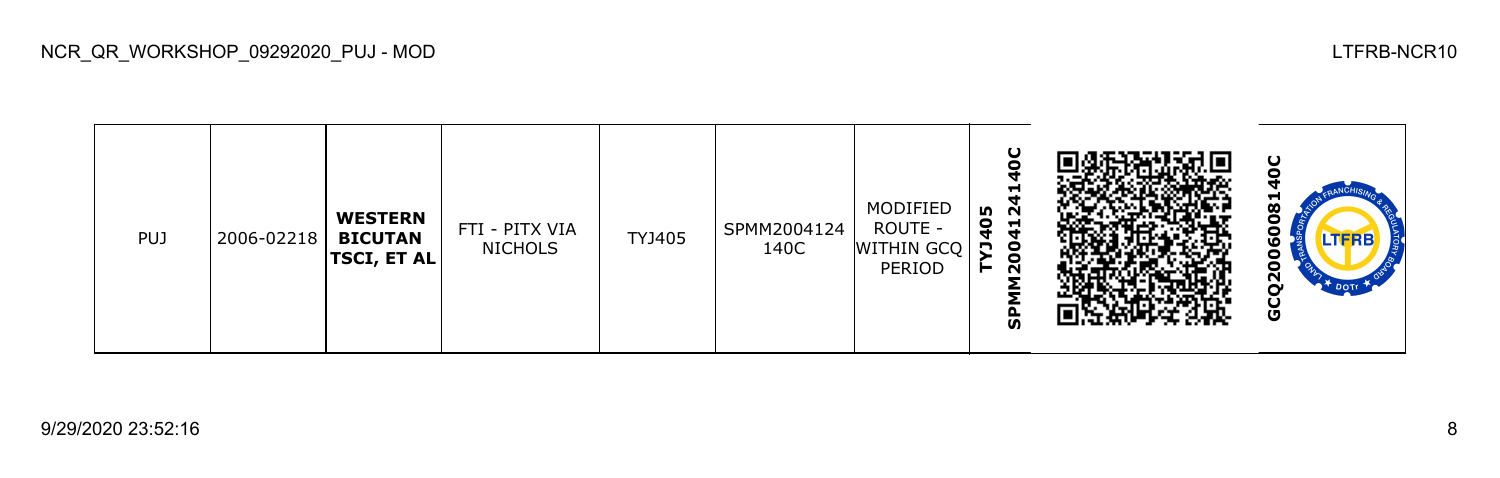

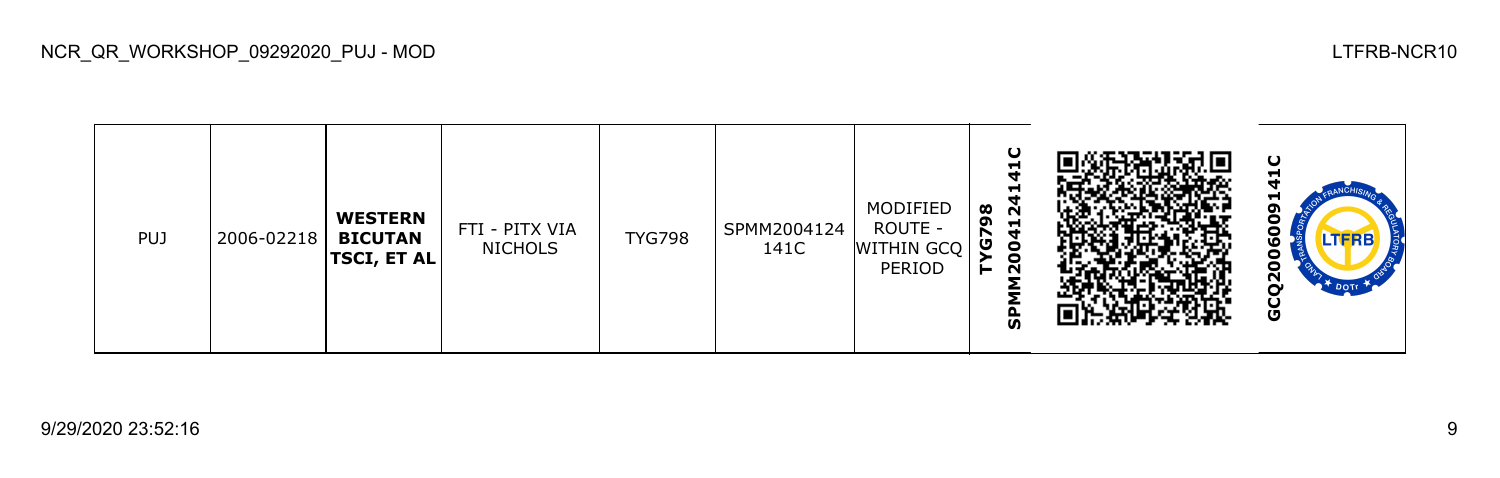| <b>PUJ</b> | 2006-02218 | <b>WESTERN</b><br><b>BICUTAN</b><br><b>TSCI, ET AL</b> | FTI - PITX VIA<br><b>NICHOLS</b> | TYJ572 | SPMM2004124<br>146C | MODIFIED<br>ROUTE -<br>WITHIN GCQ<br>PERIOD | ပ<br>ഥ<br>−<br>$N$ $\overline{N}$<br>$\frac{1}{4}$<br>57<br>n o<br><b>QC</b><br>ັທ |  | ပ<br>П<br>Н<br>o<br><b>LTFRB7</b><br>ဖ<br>ō<br>o<br>$\overline{2}$<br><b>R<sup>T</sup>DOTE</b><br>ט |
|------------|------------|--------------------------------------------------------|----------------------------------|--------|---------------------|---------------------------------------------|------------------------------------------------------------------------------------|--|-----------------------------------------------------------------------------------------------------|
|------------|------------|--------------------------------------------------------|----------------------------------|--------|---------------------|---------------------------------------------|------------------------------------------------------------------------------------|--|-----------------------------------------------------------------------------------------------------|

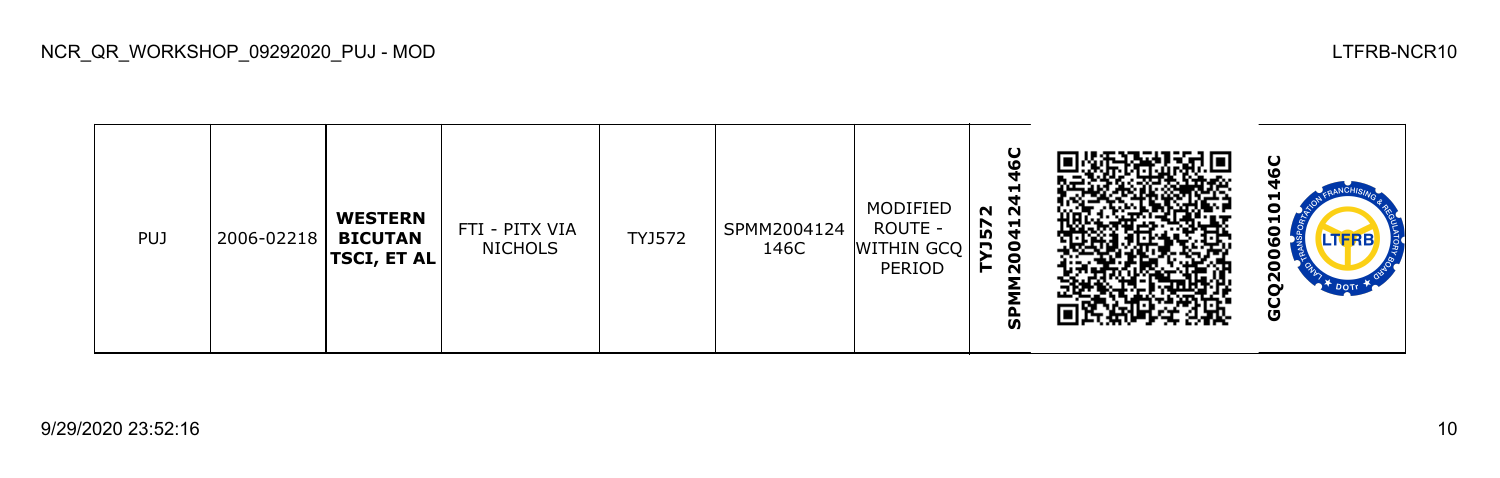

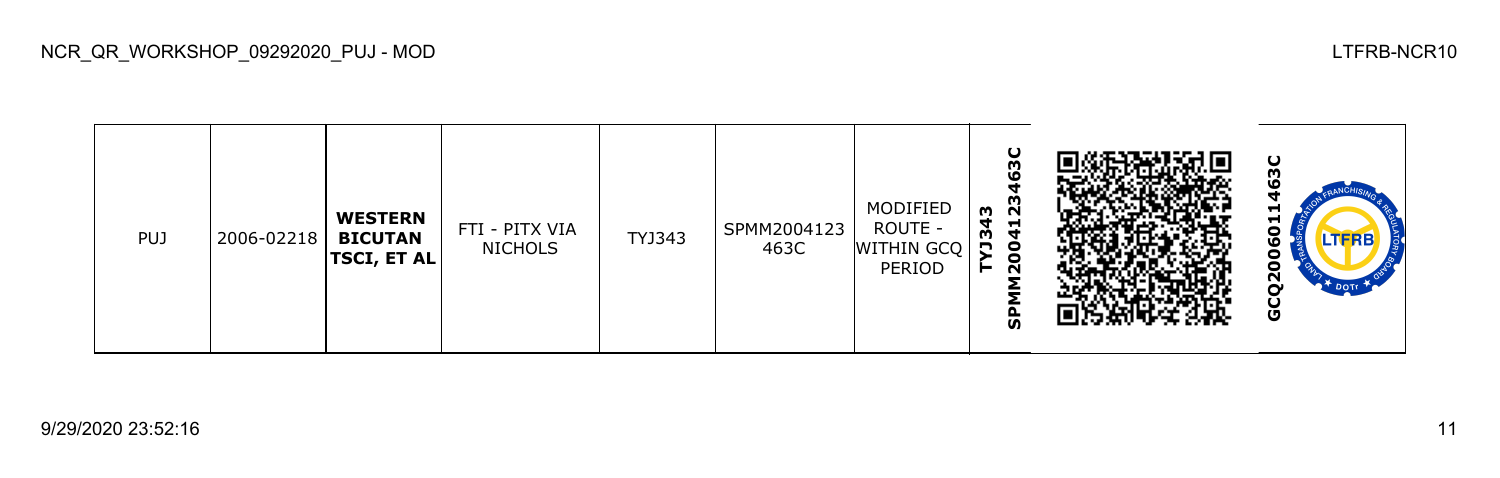

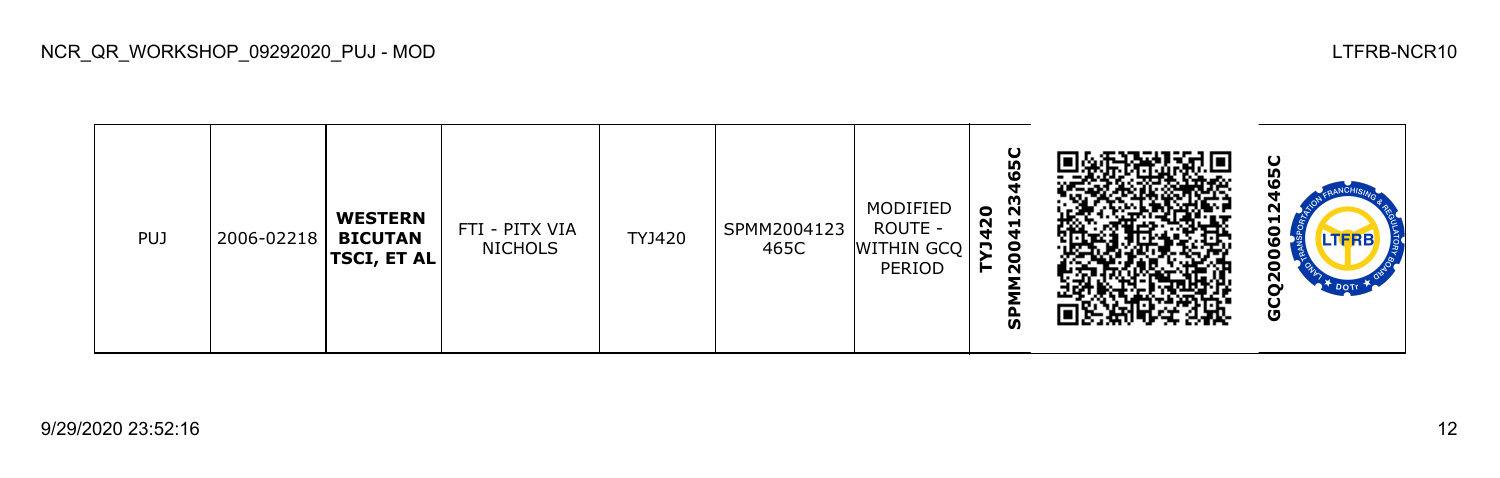

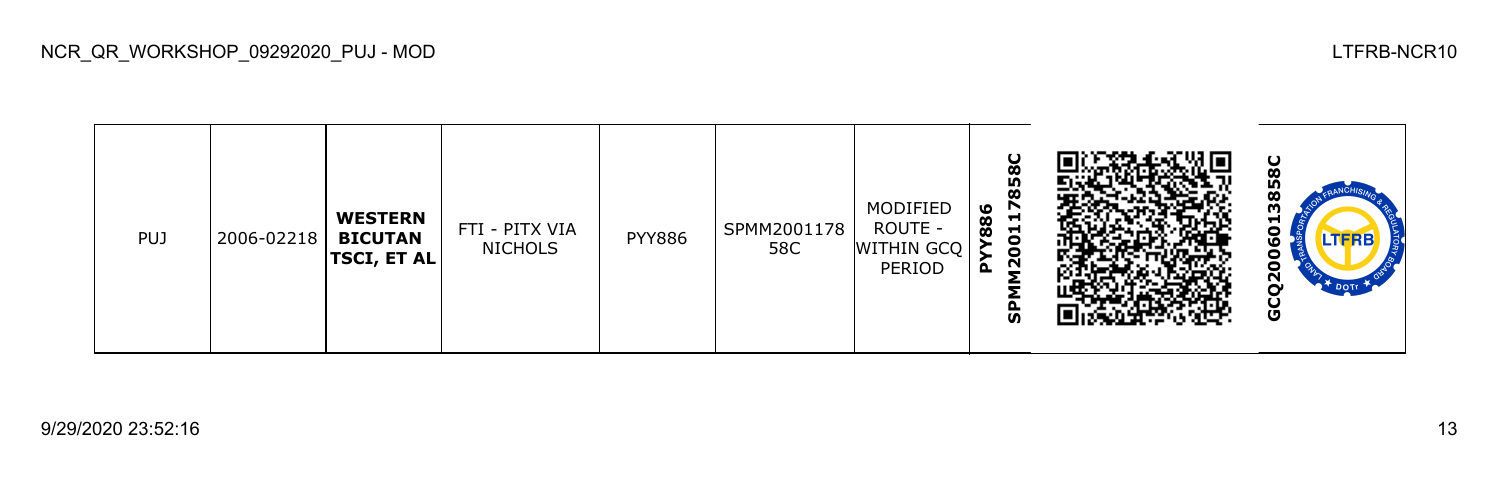

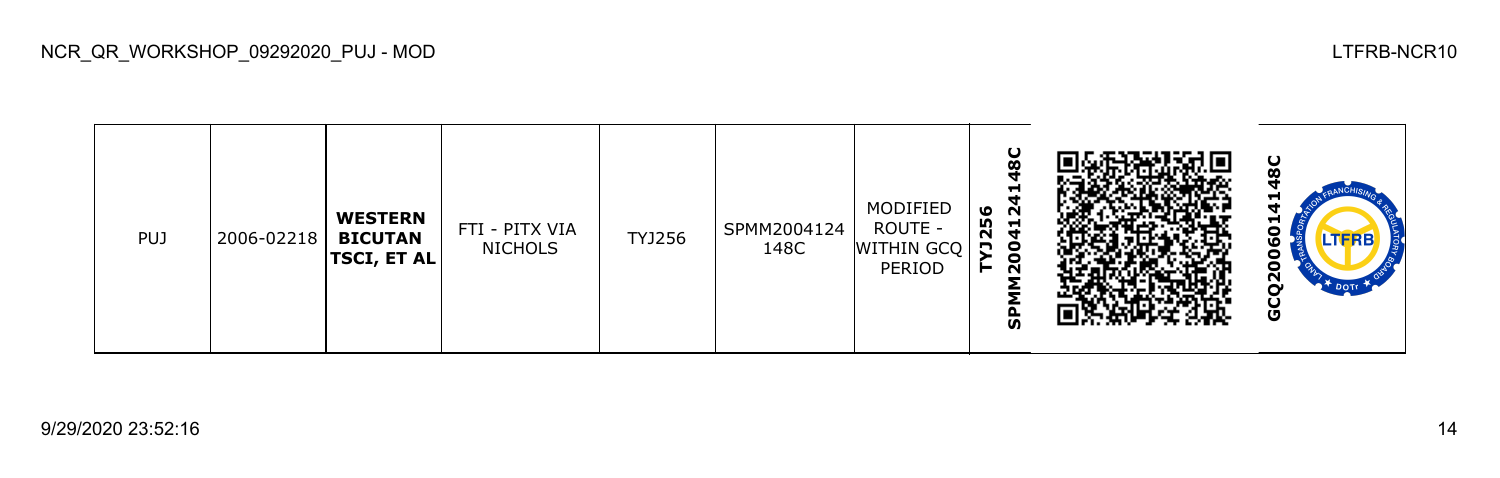

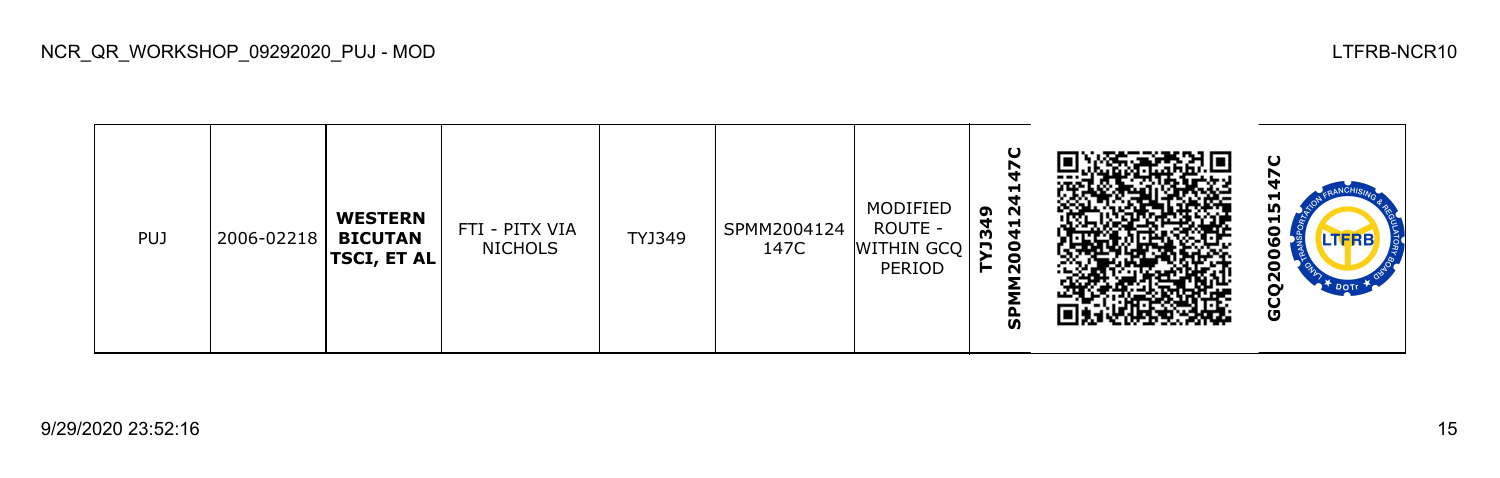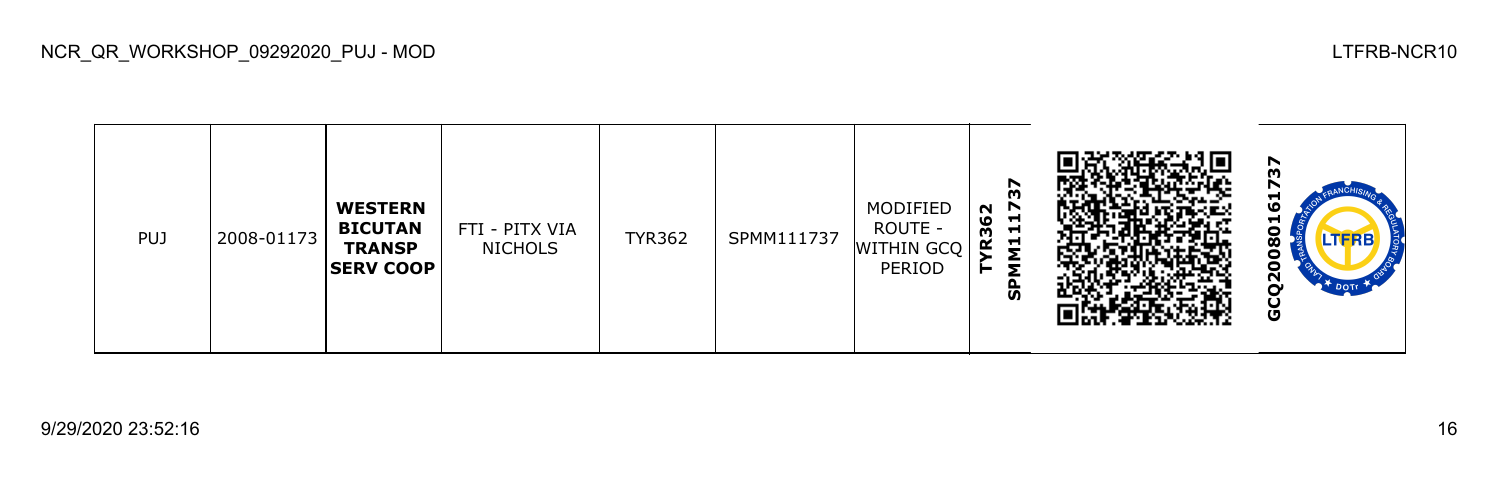

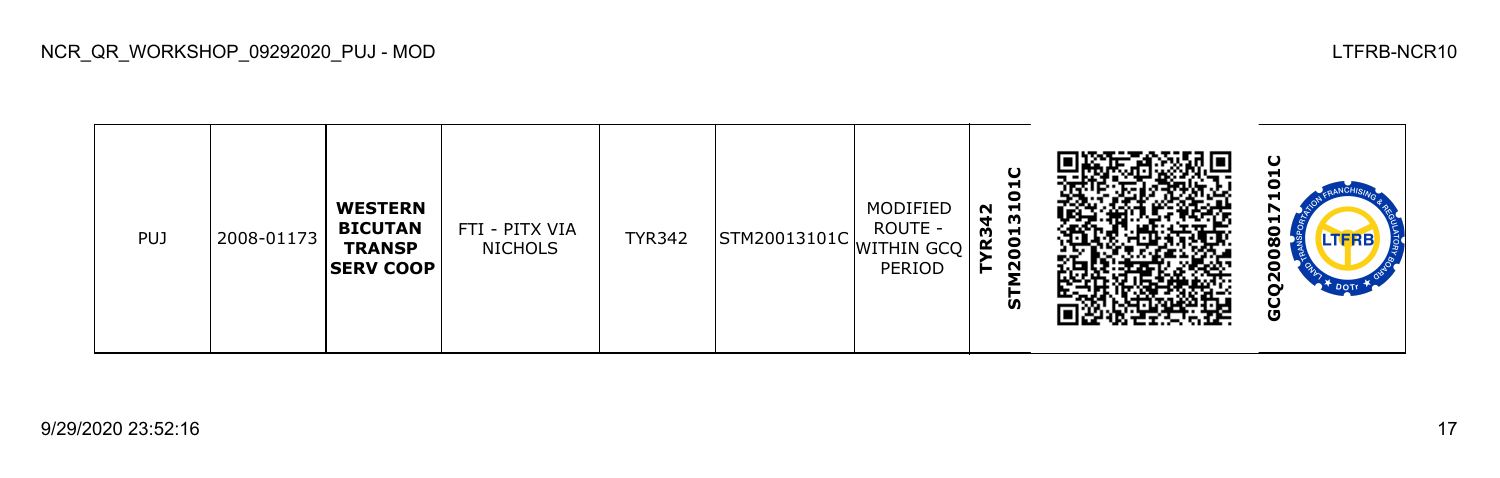

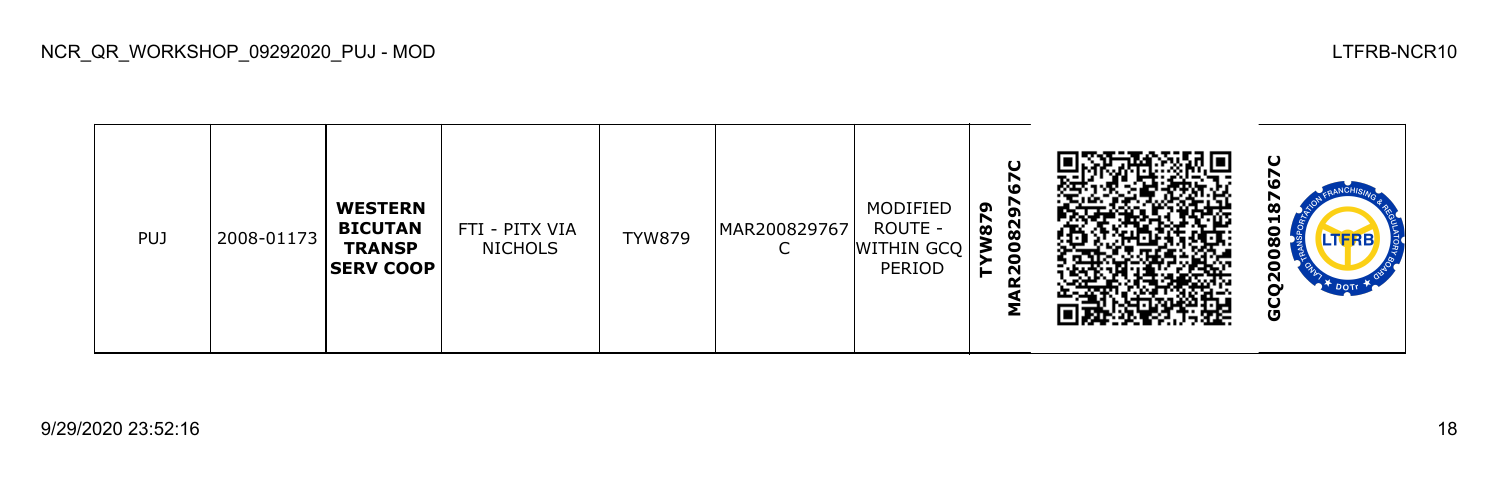

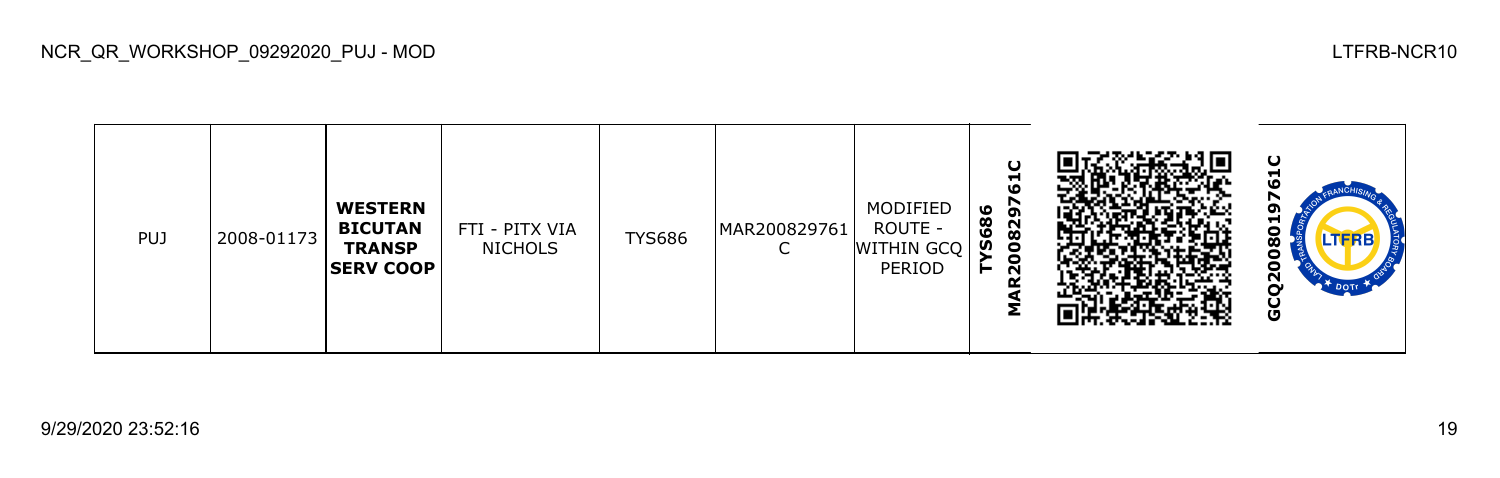

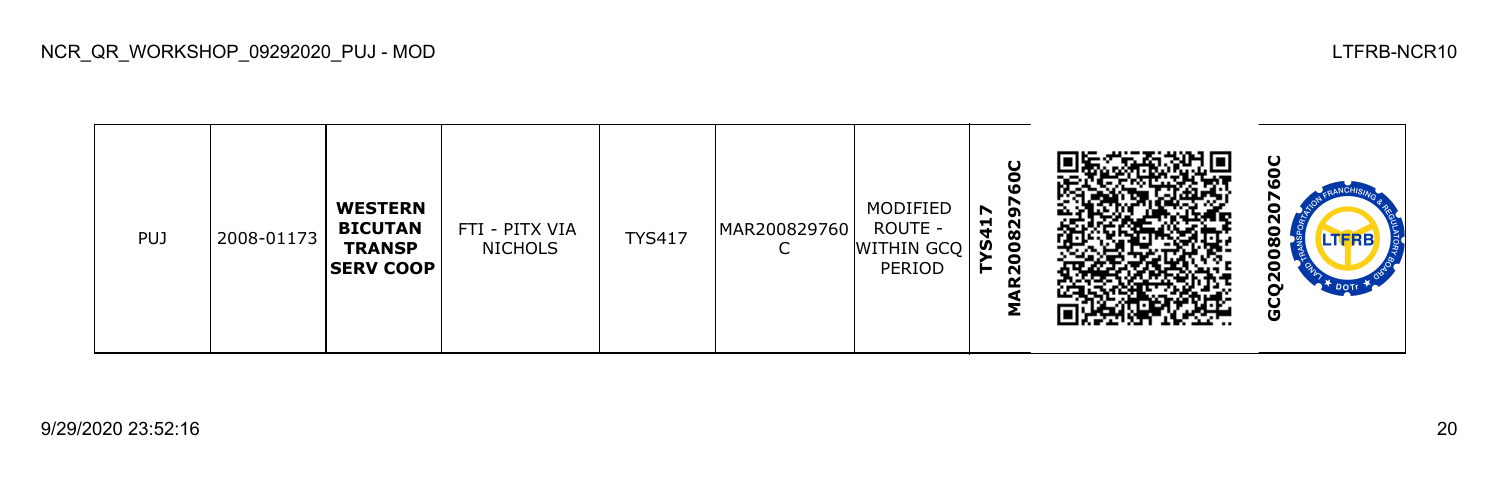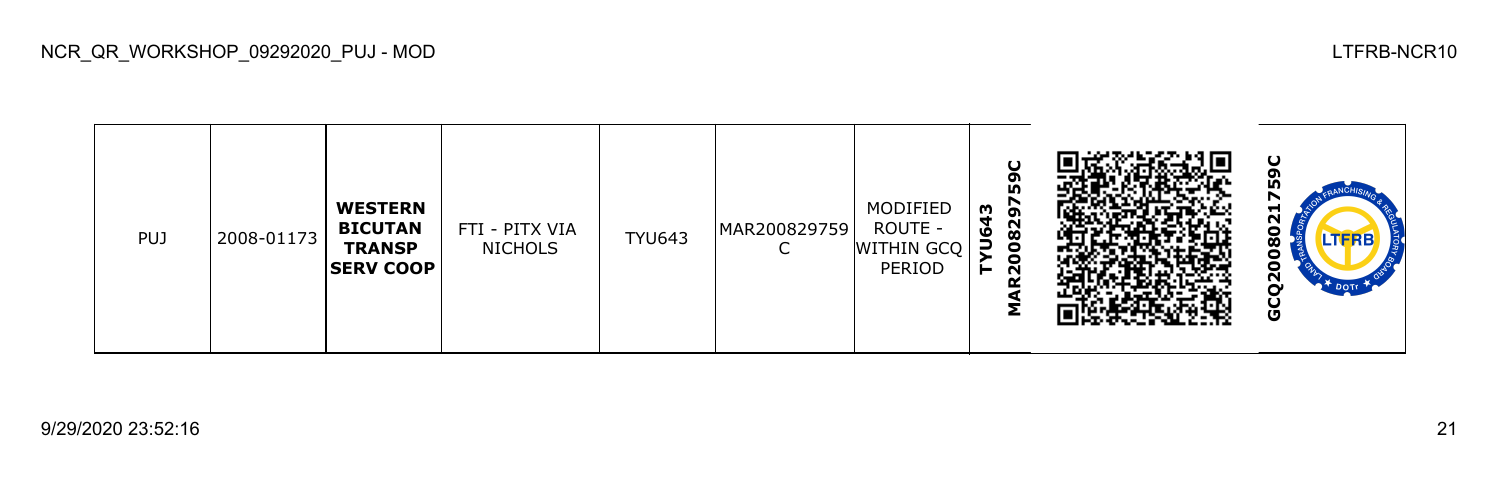

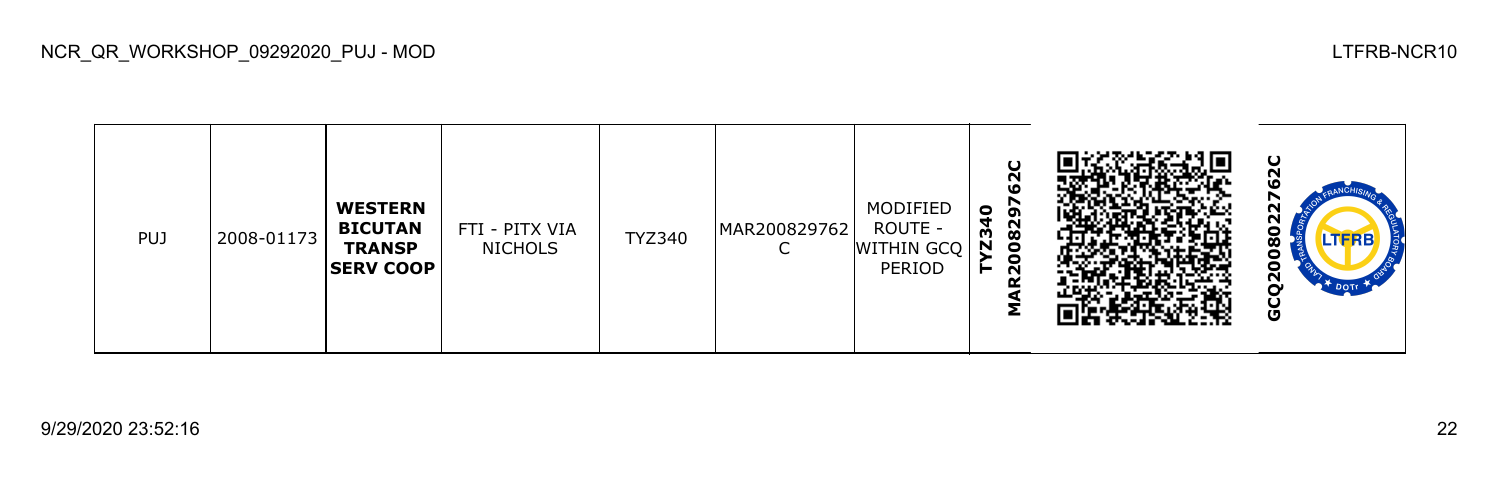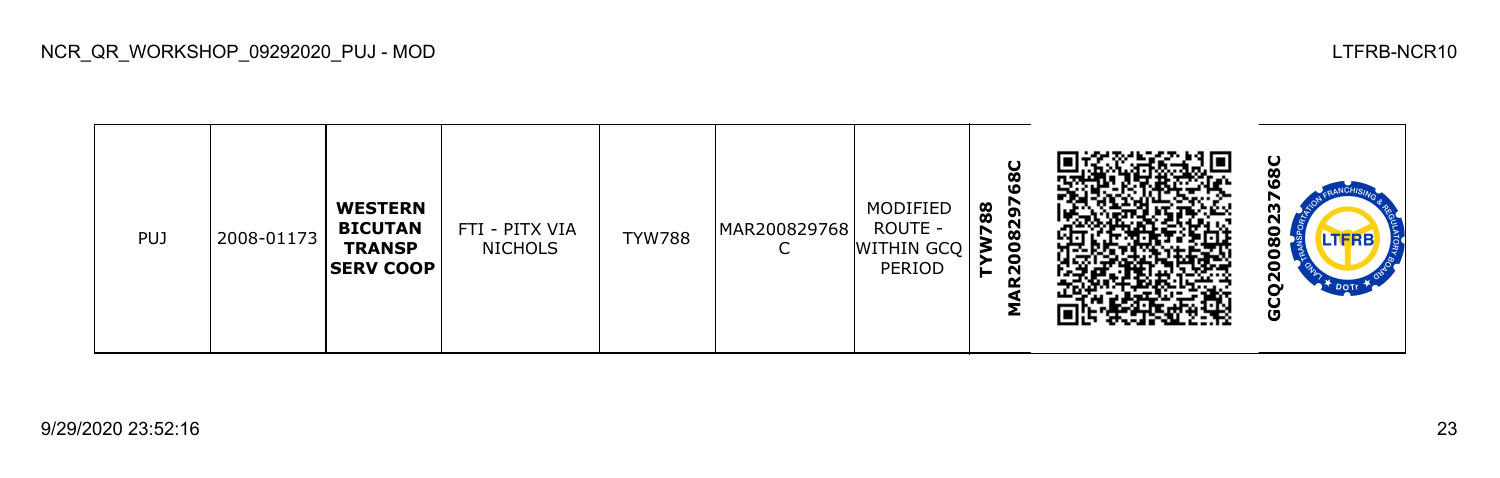

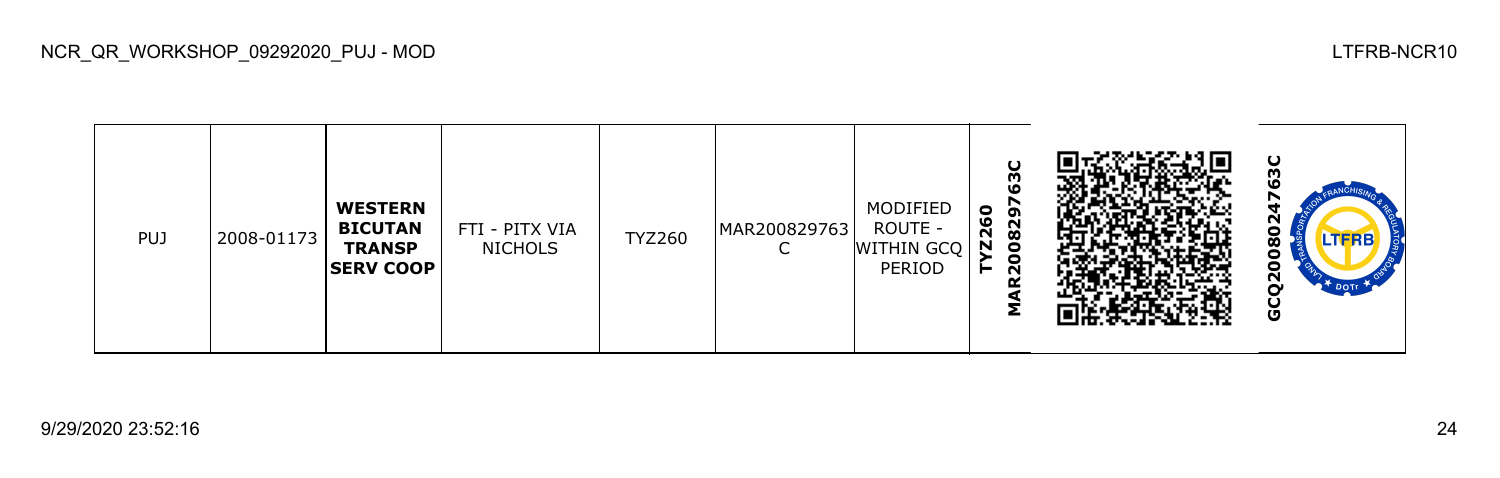

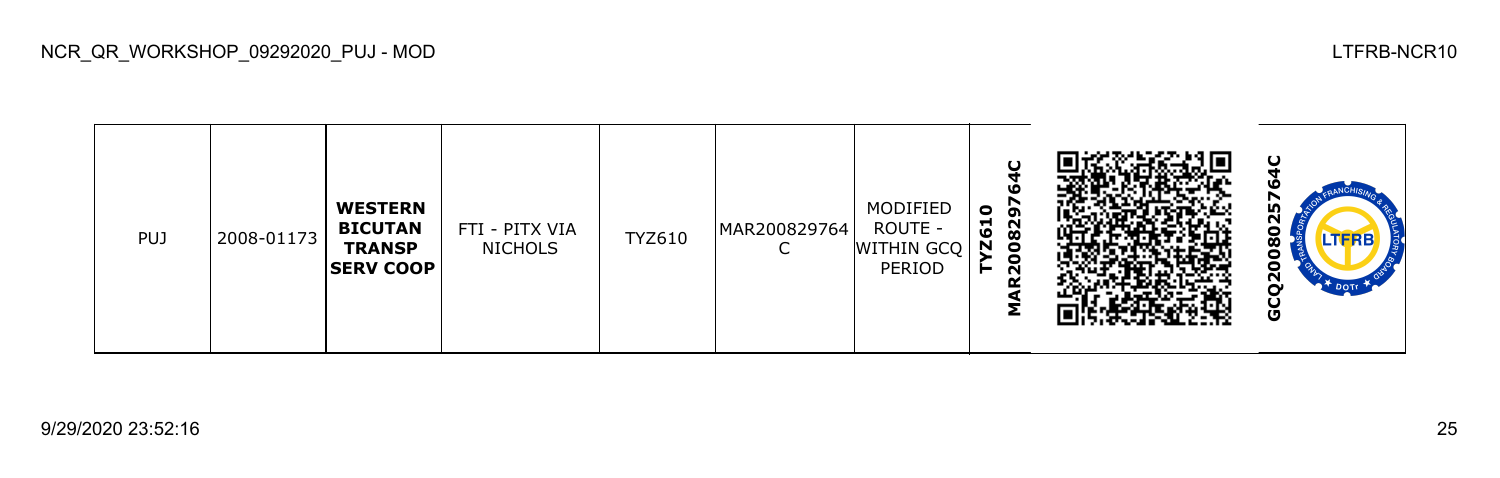

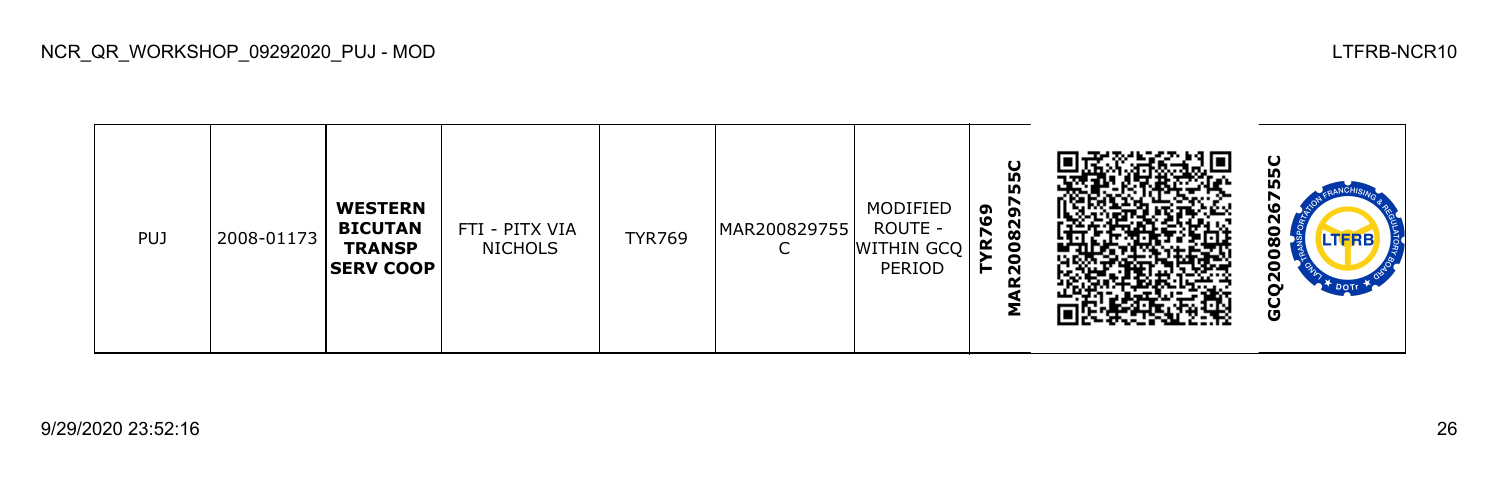

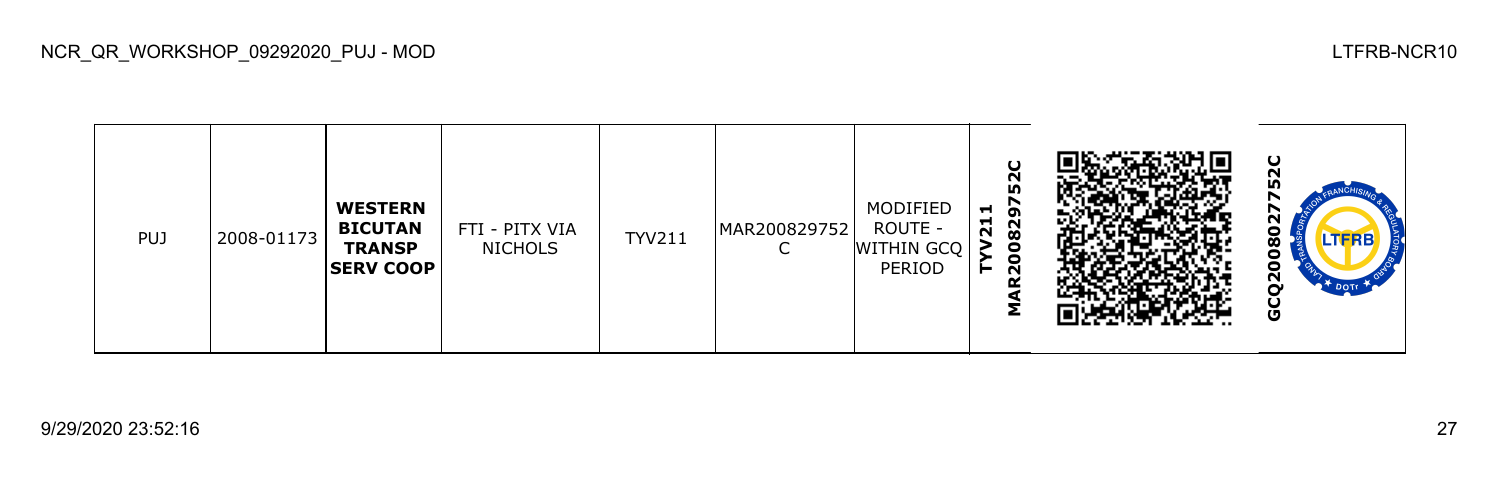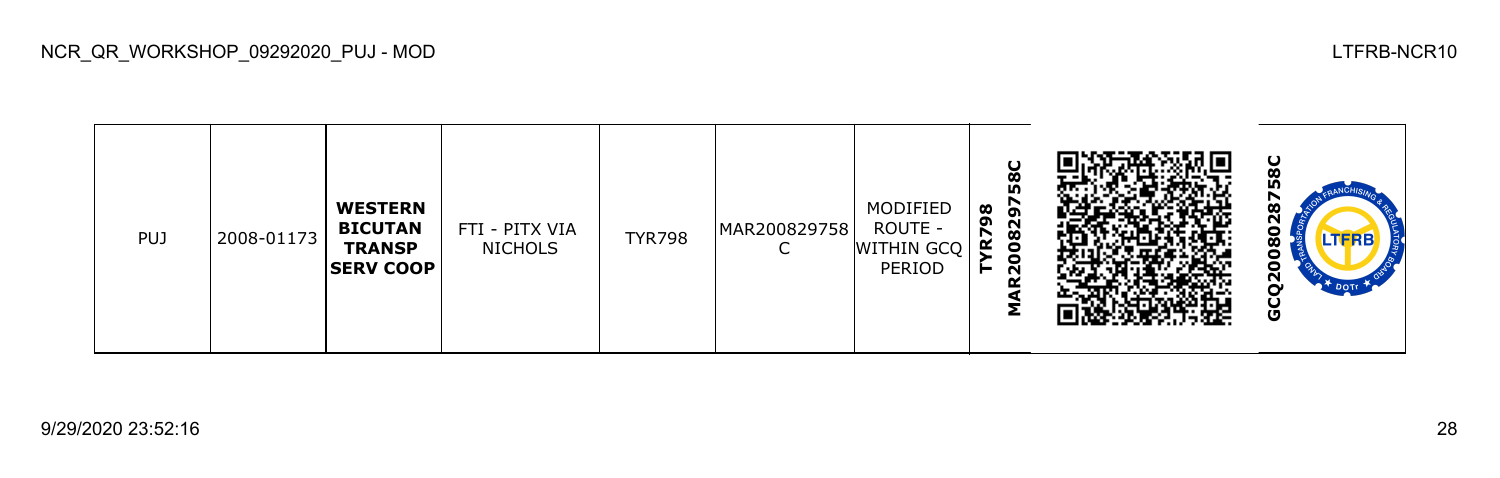

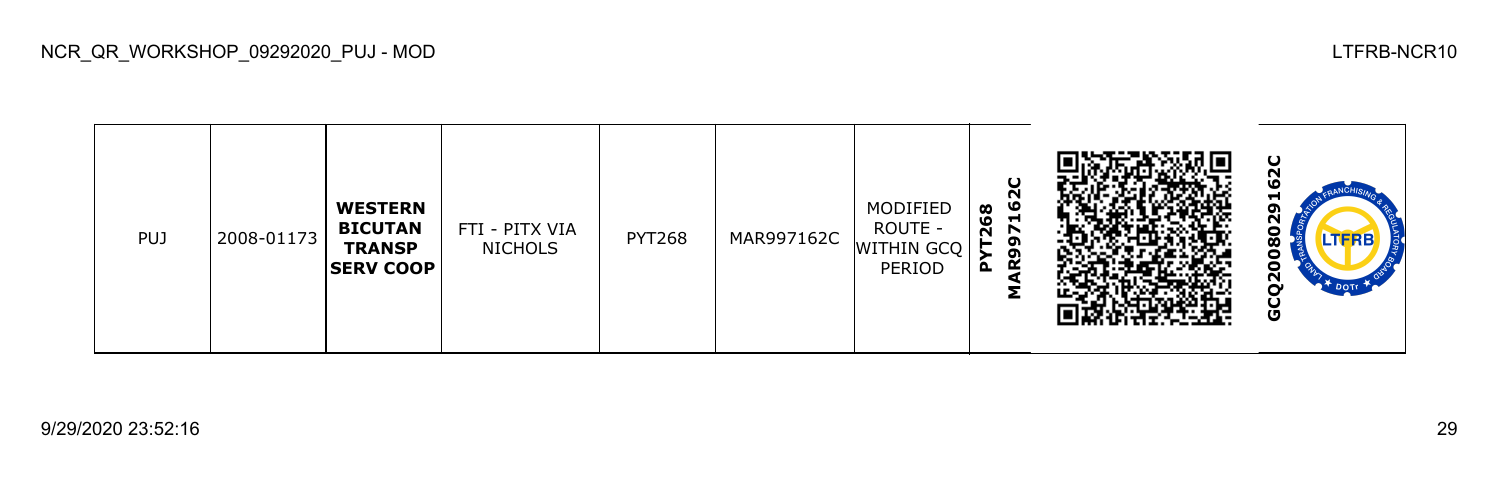

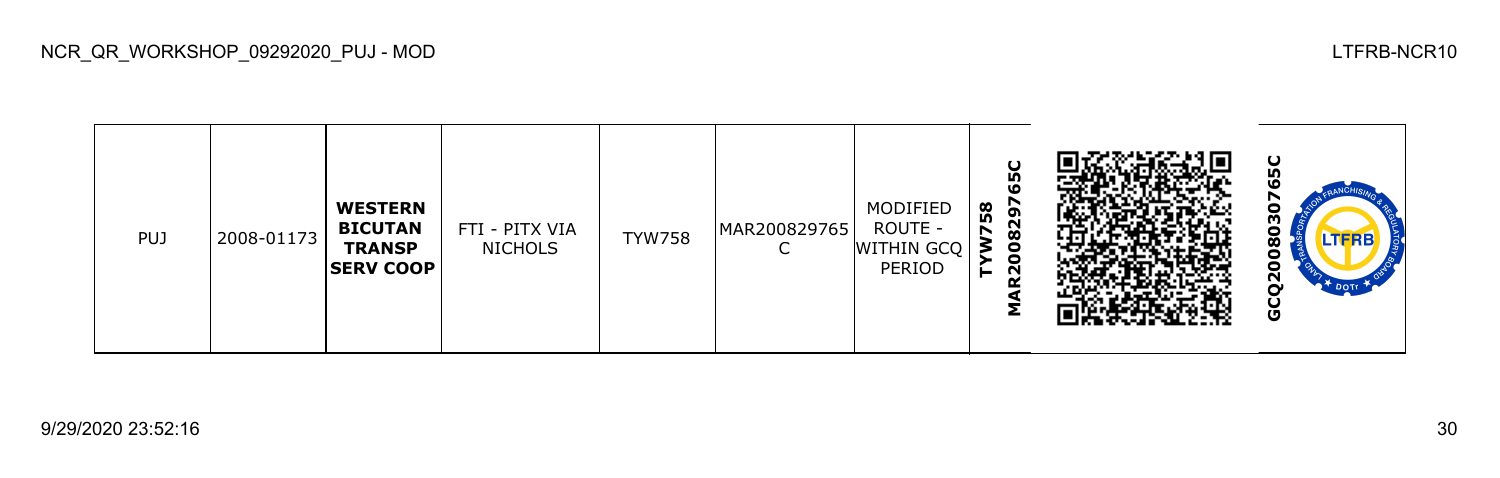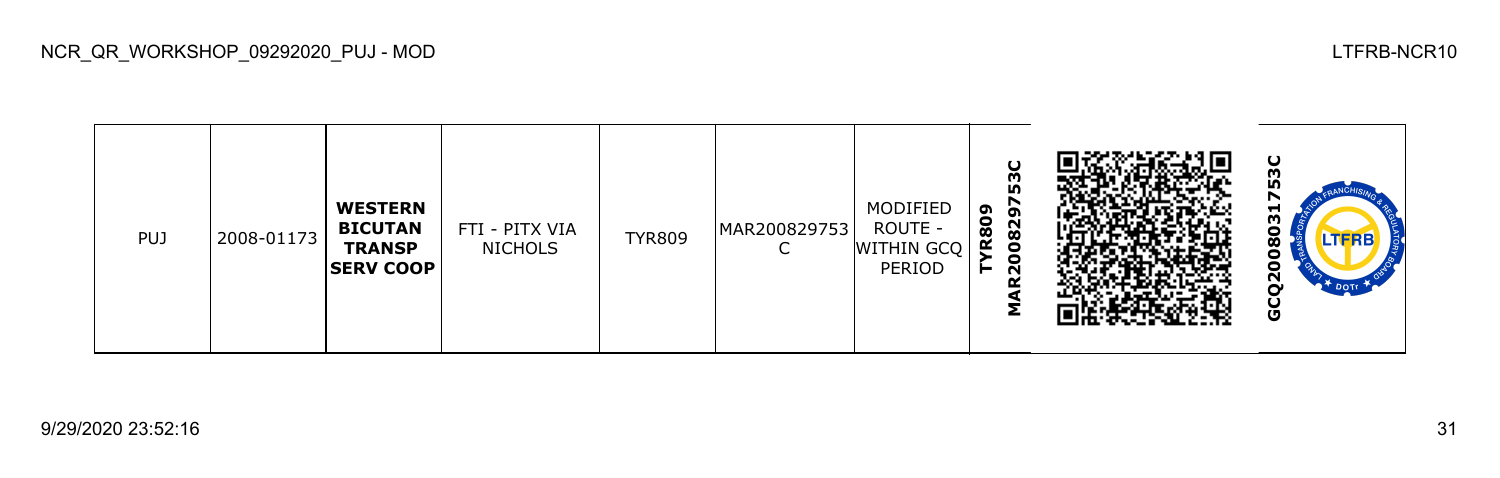| <b>PUJ</b> | 2008-01173 | <b>WESTERN</b><br><b>BICUTAN</b><br><b>TRANSP</b><br><b>SERV COOP</b> | FTI - PITX VIA<br><b>NICHOLS</b> | <b>TYV242</b> | MAR200829751 | MODIFIED<br>ROUTE -<br>WITHIN GCQ<br>PERIOD | ပ<br>ᆋ<br><b>In</b><br><u>ნ</u><br>N<br>₹<br>$\sim$<br>$\mathbf{\Omega}$<br>$\infty$<br>0<br>o<br>$\sim$<br>o<br>Σ |  | ပ<br>-<br>n<br>N<br>ω<br>o<br>LTERB<br>ထ<br>o<br>$\mathbf{z}$<br>$\mathbf{P}^{\mathbf{T}}$ DOTT<br>O |
|------------|------------|-----------------------------------------------------------------------|----------------------------------|---------------|--------------|---------------------------------------------|--------------------------------------------------------------------------------------------------------------------|--|------------------------------------------------------------------------------------------------------|
|------------|------------|-----------------------------------------------------------------------|----------------------------------|---------------|--------------|---------------------------------------------|--------------------------------------------------------------------------------------------------------------------|--|------------------------------------------------------------------------------------------------------|

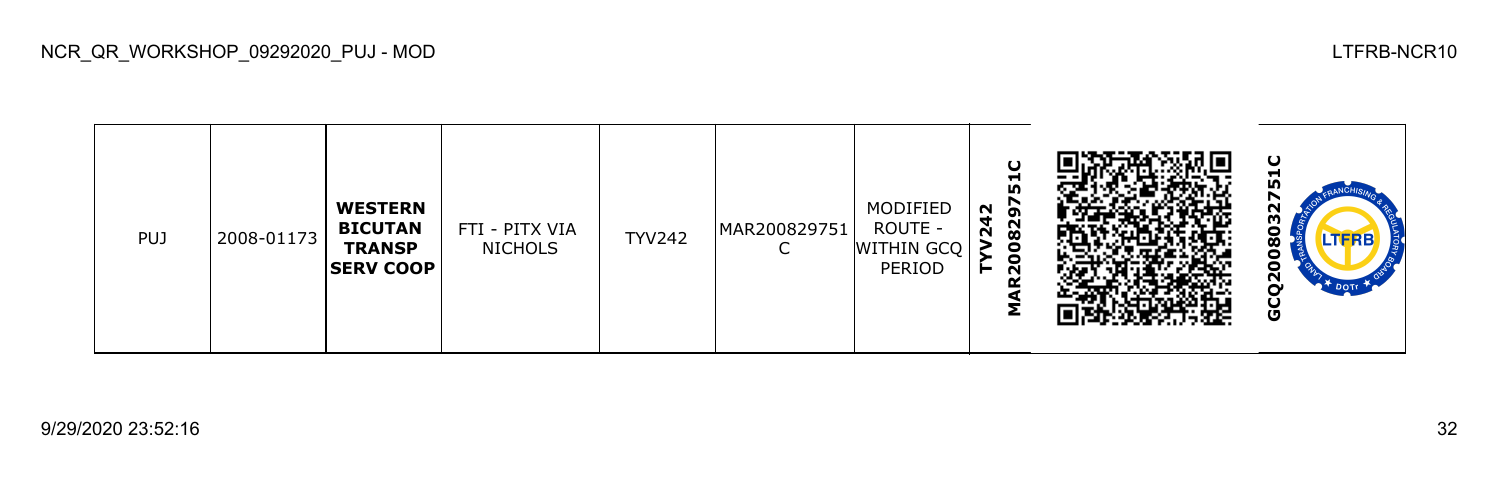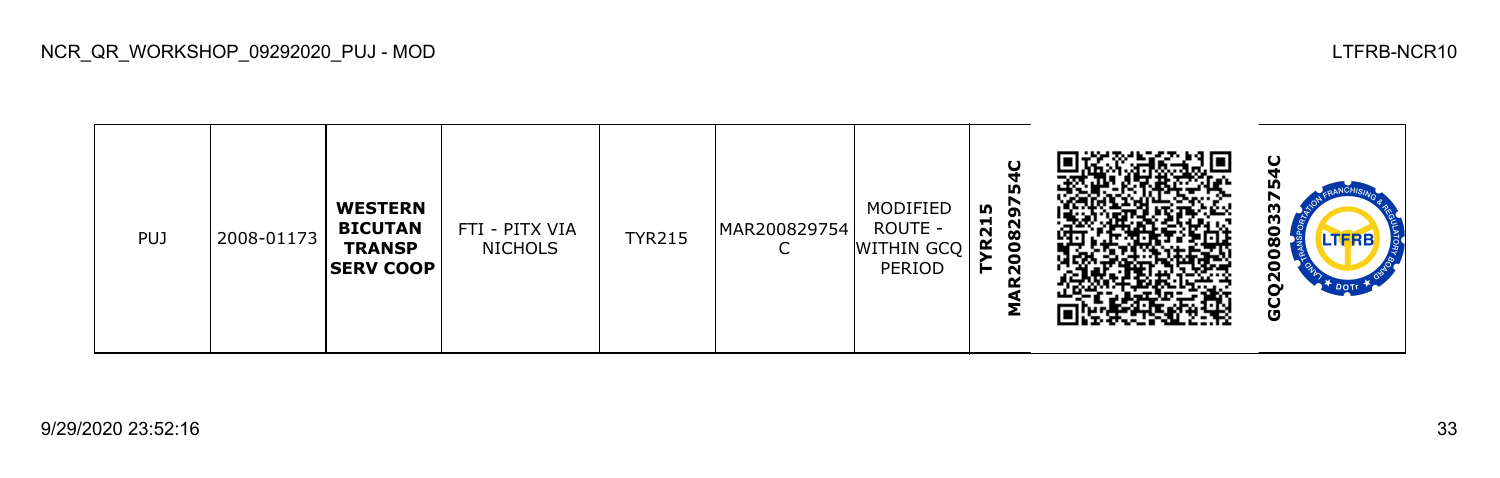| <b>PUJ</b> | 2008-01173 | <b>WESTERN</b><br><b>BICUTAN</b><br><b>TRANSP</b><br><b>SERV COOP</b> | FTI - PITX VIA<br><b>NICHOLS</b> | <b>TYS427</b> | MAR200829757 | MODIFIED<br>ROUTE -<br><b>WITHIN GCQ</b><br>PERIOD | $\mathbf C$<br>57<br>N<br>ຸດ<br>$\sim$<br>$\sim$<br>$\bf{8}$<br>n<br>c<br>$\sim$ |  | ပ<br>n<br>ო<br>o<br>LTFRB<br>œ<br>U<br><u>გ</u><br>$\mathbb{R}^T$ DOTE<br>O |
|------------|------------|-----------------------------------------------------------------------|----------------------------------|---------------|--------------|----------------------------------------------------|----------------------------------------------------------------------------------|--|-----------------------------------------------------------------------------|
|------------|------------|-----------------------------------------------------------------------|----------------------------------|---------------|--------------|----------------------------------------------------|----------------------------------------------------------------------------------|--|-----------------------------------------------------------------------------|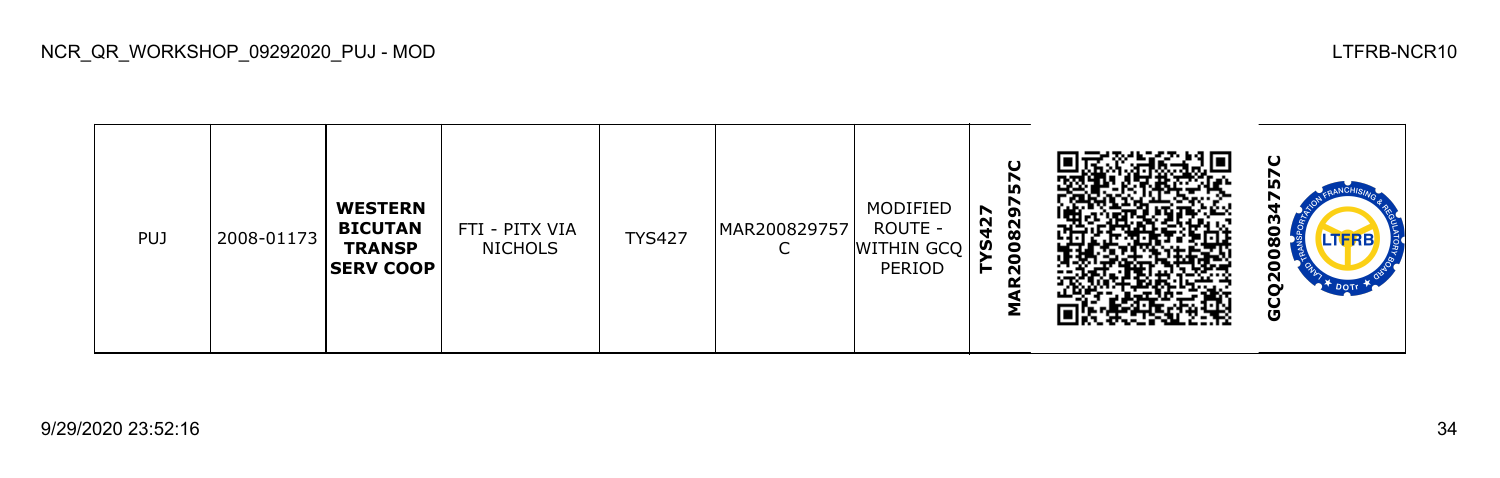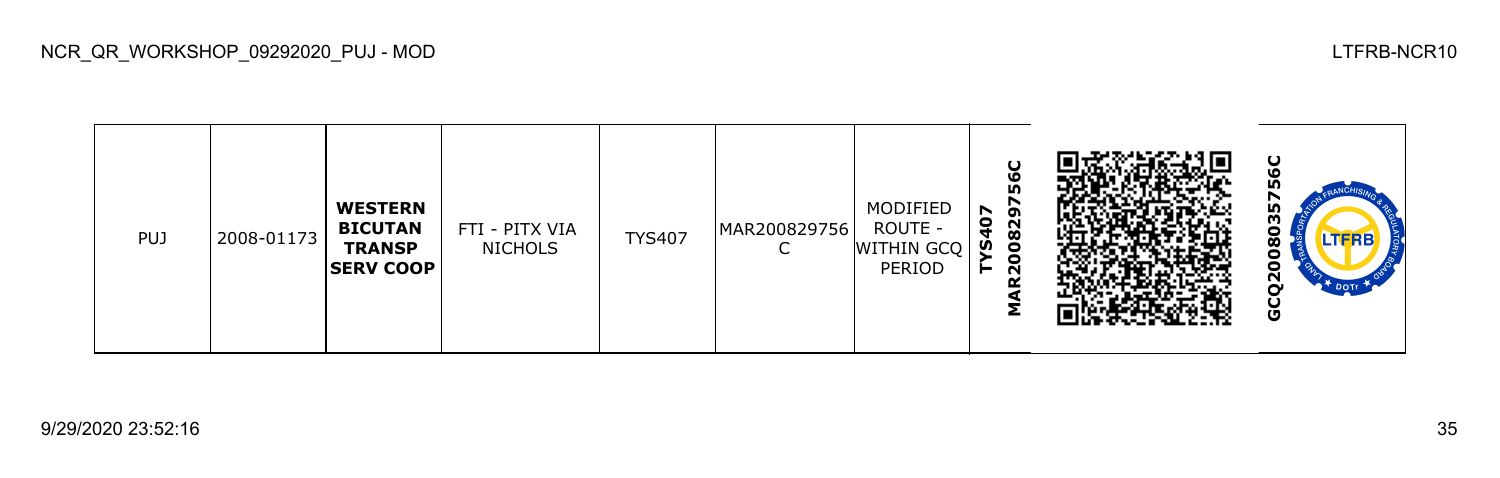

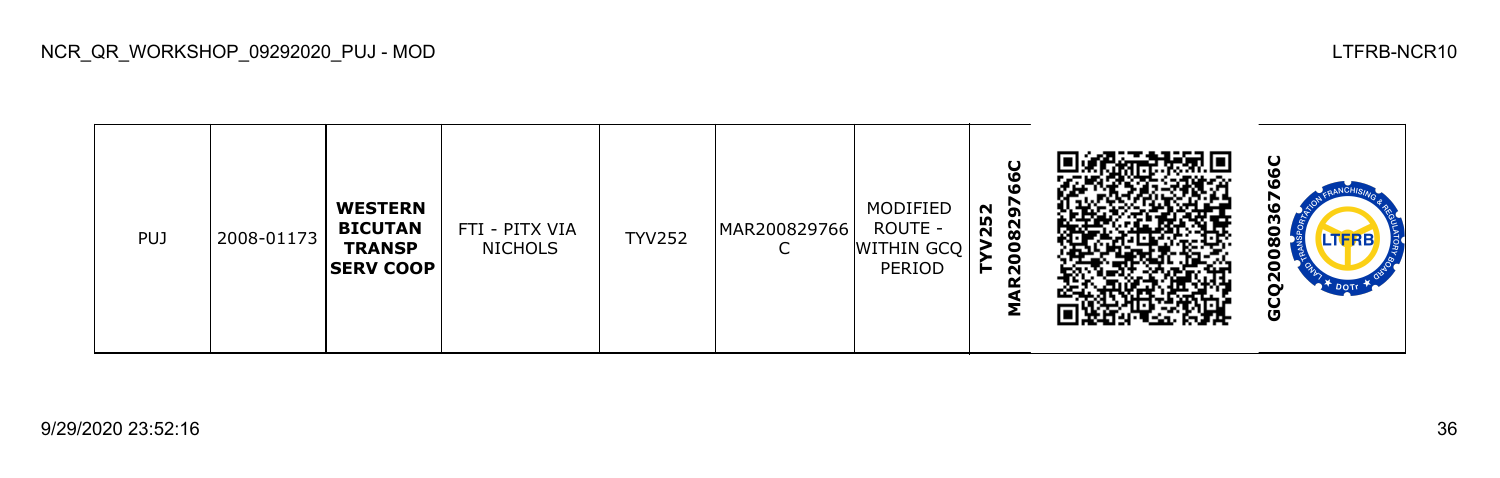